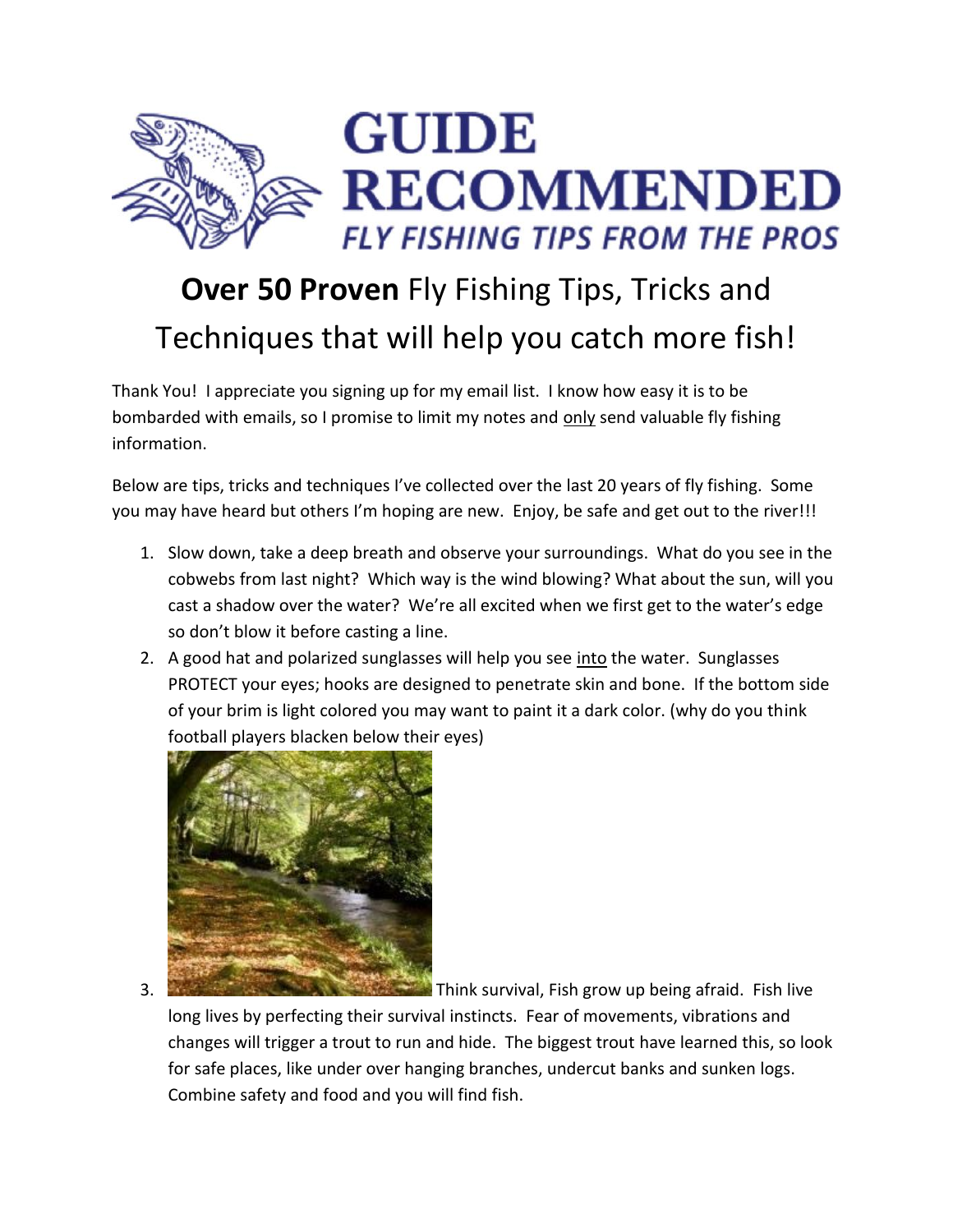- 4. It's ok to lose flies. If a nymph isn't getting hung up on the bottom occasionally you're not fishing it correctly. If you don't lose a dry fly to some branches occasionally you're not casting into the right places. Don't let a \$2.00 fly stop you from casting.
- 5. Sound travels more efficiently in water so don't stomp down the trail and don't jump down a bank. If you're wading, walk softly, don't move rocks with your feet. Learn to "stalk".
- 6. Fish have a "cone" of vision just like humans. If a fish, if that trout is submerged deep it has a wider cone of vision. Try to stay LOW and creep up behind or to the side of fishy water.
- 7. Purist will hate me, but fish feed mostly underwater. If you want the odds in your favor learn to nymph. Switch to dry flies when you see rising trout.
- 8. Nymphs are usually weighted, casting weighted flies over your head usually results problems. Knots, tangles and splashing casts are all bad. Learn to be a proficient roll caster. Short, accurate controlled tasks are always best.
- 9. When nymphing make sure your fly is getting down in the water column, adding a little weight or using a bead head fly can make a huge difference.
- 10. Practice "high sticking" when nymphing. A long leaders and longer rod are best (+10'), the idea is to have a minimum amount of line touching the water and to stay connected with the fly.
- 11. A quick and easy trick for changing the look of your fly; add a small colored bead to the tippet above your nymph or streamer.
- 12. Short casts can be difficult. I usually "over-line" my rod. So if I have a 6 weight rod I'll put a 7 weight forward line on it. Over-lining helps with roll casts, and if you're a beginner you'll be able to feel the rod load a little easier.



13. Sharp hooks catch fish. Ever notice what's sitting next to

the guide in a drift boat? A hook file or hone.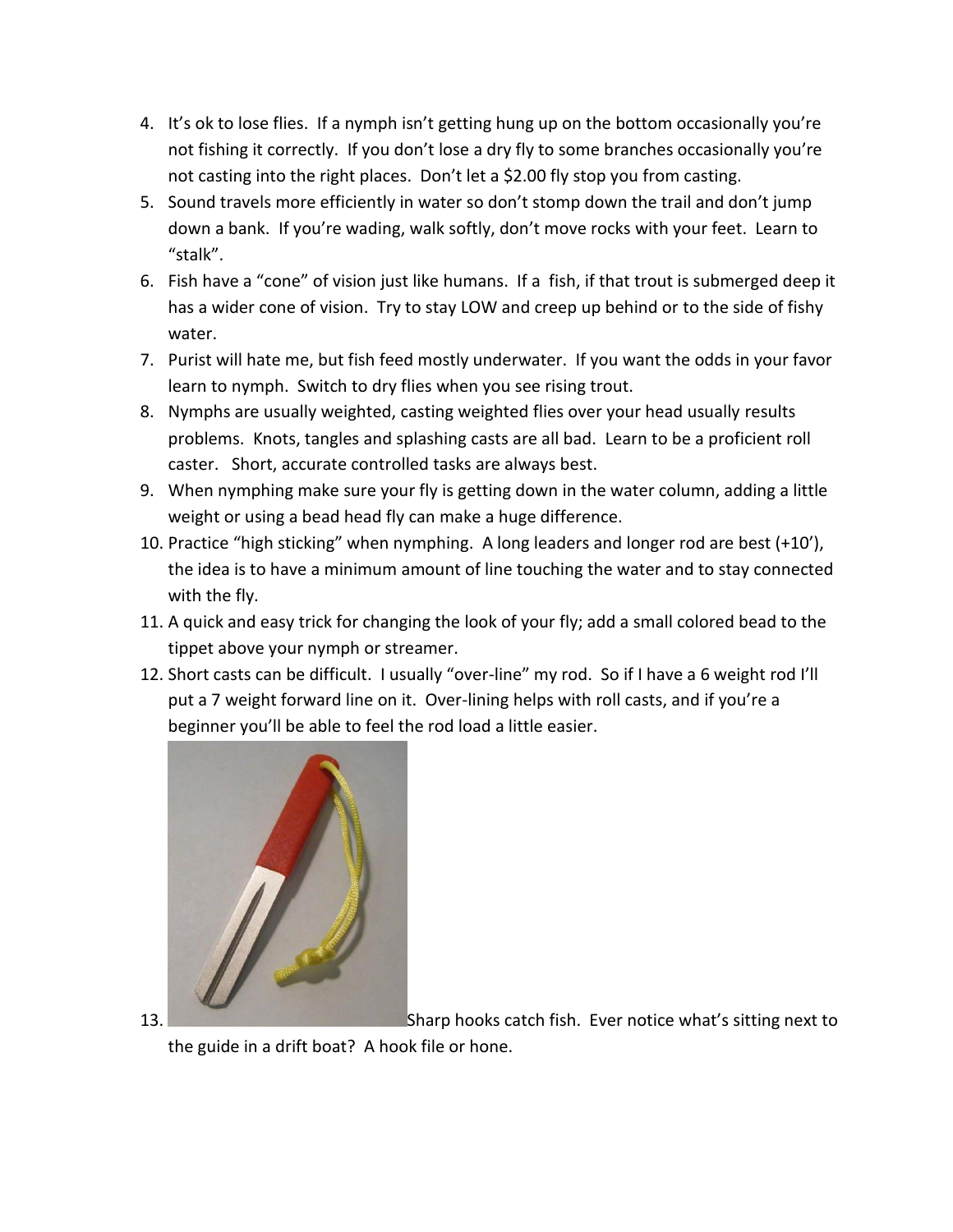- 14. Check your tippet for wind knots and nicks. A knot can reduce the line strength by 50% and if the line is nicked change it. There is nothing worse than breaking off when checking your line could have landed that fish.
- 15. Fly color selection, if observation doesn't fill in the answer, use a light color in the summer and darker colors in the spring and fall.
- 16. Minimize your false casts and don't "line" your fish. Lining is casting over the fish and spooking it. Practice casting at home, fish when you're at the river.



17. Fly Line color is most important for the fisherman and

not the fish. Get line that is easily seen so you can detect light nibbles. Just be careful not to "line" the fish.

- 18. If you're fishing "new" water and aren't sure where to fish. Stop at the local fly shop and ask. One tidbit of knowledge from a local source could save the day. Once at the water scout your intended area first then go back to your vehicle and gear up. Your recon could save a lot of time. More than once I've found myself on the wrong side of the river.
- 19. Lots of folks wade down the center of the river. Casting to one bank then switching to the other. This tends to spook the fish. Fish can see a person waving their arms around. Heck I've seen people signal airplanes this way. A better strategy is to fish from one bank/side then find a place to cross and fish the other side.
- 20. Fish "sneaky" stay low, be quiet, try not to cast a shadow over the water, keep trees and brush behind you, dress in muted colors. Green, Brown and Grey.
- 21. You've heard this before, layer your clothes. Wool and fleece are preferred in cooler weather. I didn't understand the value of this until I went for a swim in February on a 18 degree day. Those comfy cotton long johns were not the right clothes to have on. Within minutes I was cold to the bone. You might ask how the right clothes going to help you catch more fish. Every additional moment with your line is on the water increases your odds of hooking up.
- 22. If I was to recommend one piece of clothing, get a wading rain jacket. The shorter length and tight collars at the waist and cuff help keep the water out. The hoods usually have a built in brim to help shed water. Fishing in the rain can be super productive!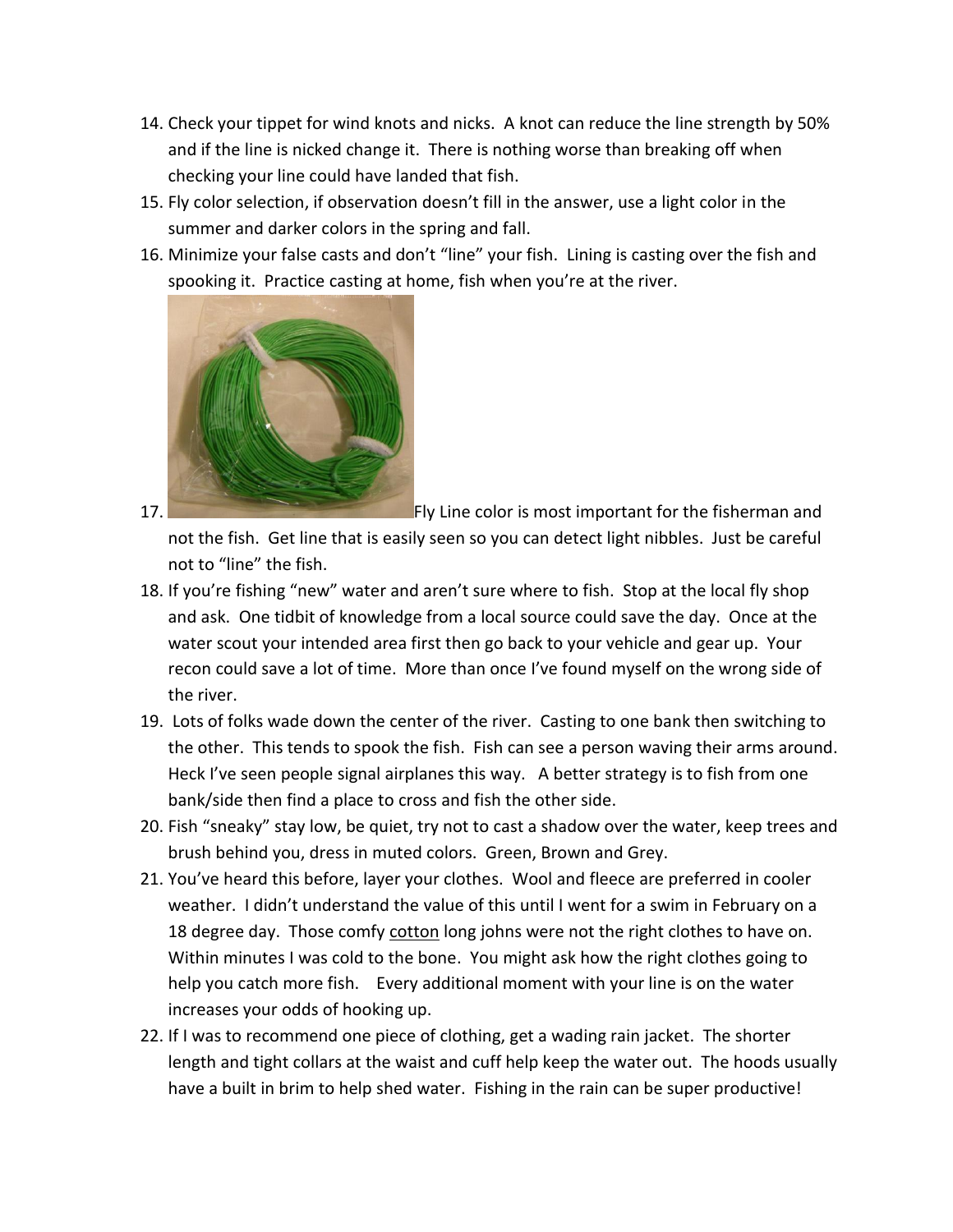- 23. Fish will hold in slow water, but usually the food drifts with faster current. Fish the transition between fast and slow water, trout will dart out from the slow water to feed.
- 24. My father use to say "you'll never catch fish if you keep holding your face that way" **Relax** when you're at the river, enjoy the moment. You'll cast better, you will be more aware of your surroundings that can provide clues to catch more trout. What are those starlings eating?
- 25. To catch more fish, assume your fly will be taken at any time. This is more difficult when nymph fishing. Always be ready to strike!
- 26. Strike often, learn to set the hook often. It's nearly impossible to tell the difference between the tick of a stone and a light strike. Learn to strike with a short rap to the side and then pause. If nothing is on let the fly continue its drift.
- 27. Water temperature, if you discover a spring adding water to a river, fish downstream from it. This can prove to be super productive on warmer days. That cold water is like air conditioning to a trout.
- 28. Learn to do the "San Juan Shuffle". If the river you're standing in has sea weed and grass growing up from the bottom stir it up with your feet/boots. Then drift a nymph or scud directly downstream of your position. By stirring up the grass you'll knock nymphs and scuds loose which will be carried with the current.
- 29. Approach every day on the water with an open mind. If a proven method in the past isn't working but you know you're on productive water switch things up. There's a reason we carry all those flies, use them.



30. Would you eat a steak if it was moving around on

your plate? No - it's not natural. It's the same way for a bug drifting in front of a fish, if it's not presented in a natural way (drift) you'll get snubbed. Try to make a short cast with a drag free drift. Drag is bad, some ideas to reduce drag; learn to mend the line, use a lighter tippet, lengthening your leader, tying the fly on with a loop knot even tying on a fly that is more visible like a parachute will let you see the drag and compensate with a mend.

31. Don't teach your kids or spouse to cast. Especially on a fishing trip. The Divorce Attorney's bill will be much more than hiring an instructor or getting a guide for your spouse or child before you go.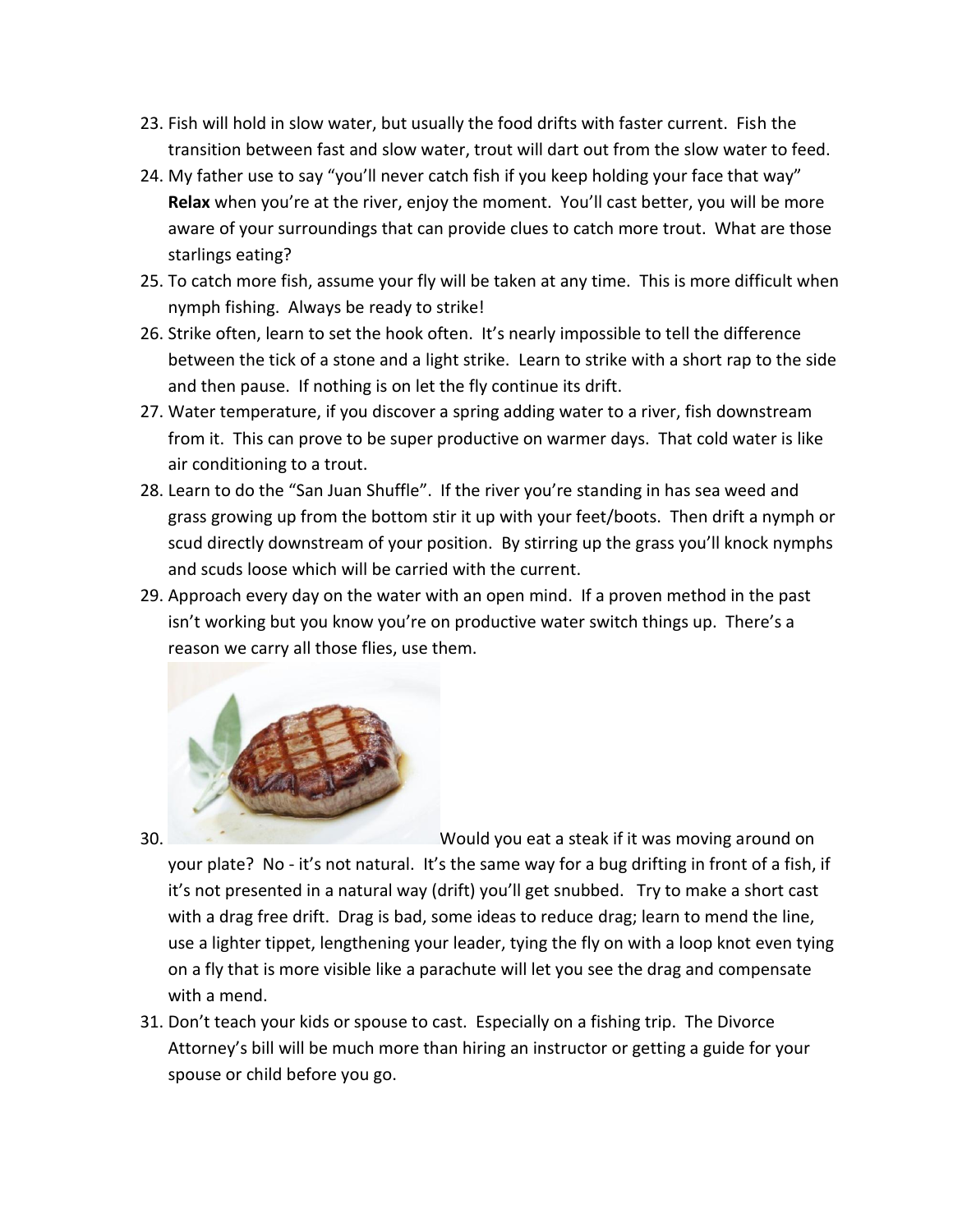

32. More fly rods are broken by doors and ceilings than

when casting. When not fishing, break down the rod and store it in a tube. Having a backup rod is invaluable when a rod breaks. I carry a "backpack" style rod in my gear for just these occasions.

- 33. If you botch a cast don't yank it up and re-cast again. Let it ride out the drift as best you can. Toss in a mend to help if needed. At a minimum, a botched cast can show you what the current is doing.
- 34. Don't attempt a long cast if it's beyond your skill. Learn how far you can cast accurately and stay within your limits. If it's 30 feet, stay within 30 feet or less of your target. If fishing with a guide, let them know your range and he'll work to keep you within it.
- 35. Think about your position, before making a difficult cast look around to see if you could approach that run, riffle or hole from a different angle. This might mean coming back to the same spot from the other side of the river. Crappy casts spook fish.



36. Sunrise and sunset are magic time. Hatches

and temperature changes will be occurring so try to be on the water at this time.

37. Fly size matters - in order of importance try to match first size, then shape, and finally color. I remember tossing a size 14 parachute adam's to some water that I knew held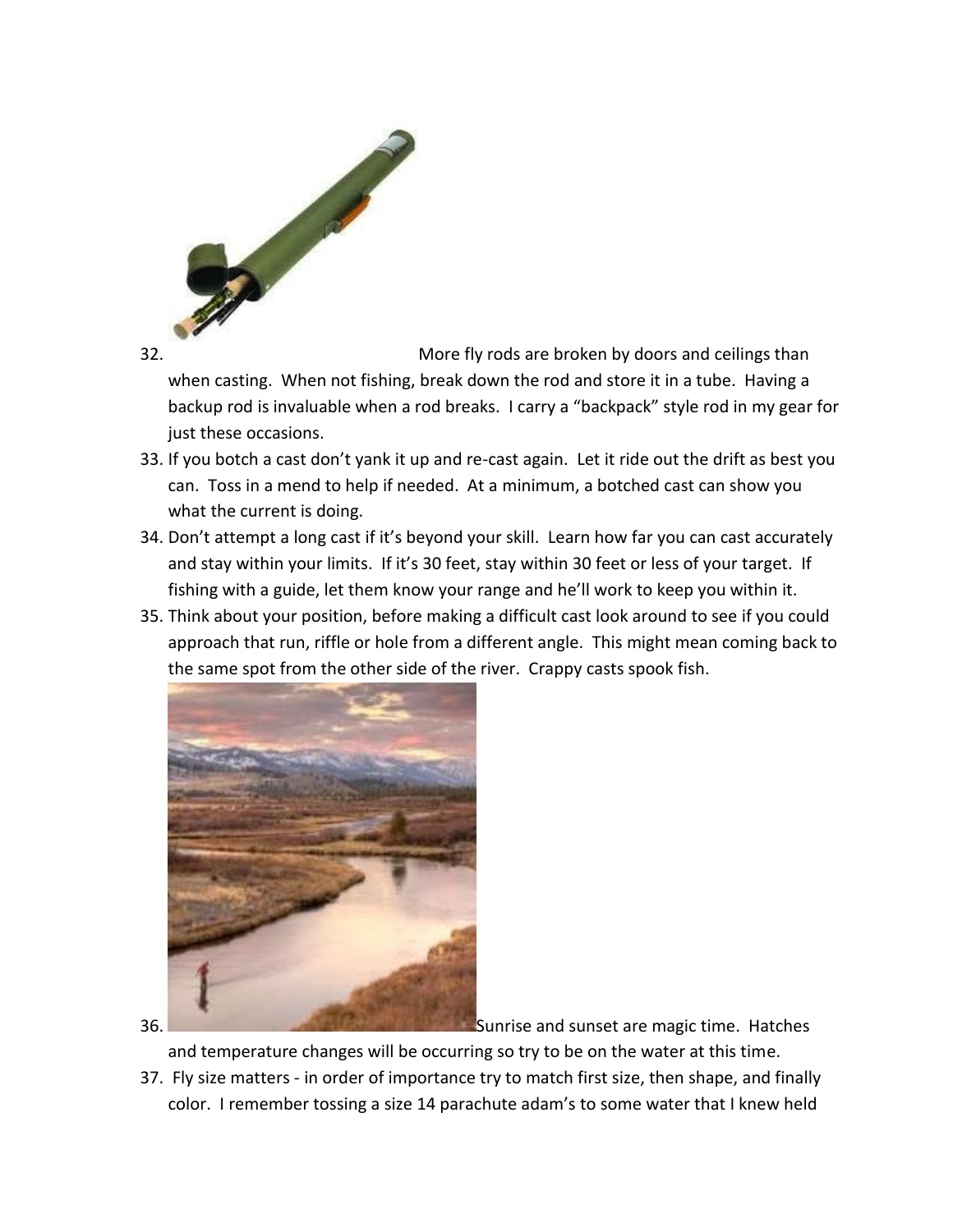fish. After 8 casts and 8 refusals I switch to a size 22 griffins gnat and bam – the first cast was a score.

38. Prospecting and blind casting, if the water looks fishy (think structure, deep, channeled, drop-off…) plan your casts. Your first casts should be close, say 6 to 8 feet away, then add a foot or more to each of the next casts.



39. Follow somebody's lead by reading the signs.

This might seem silly, but if the trail leads straight to the river's edge there's probably a good reason. They are either fishing or crossing.

40. Reel drag, when setting the drag on your reel think "less is better". The rod guides, current and angle to the fish all add drag. Unless you're fishing in the salt for big fish, palming the spool to add a little resistance is fine.



41. Learn how to disassembly your spool from

the reel body. Many times, I've gotten debris inside my reel. Simply removing the spool and rinsing it out can clean up the problem.

- 42. The art of landing and releasing a trout, is to do it quickly. To improve the chances of your fish surviving land it quickly. The balance for you the fisherman is to know when you're horsing to the point of breaking off.
- 43. An important clue to dry fly fishing is looking for a mid-stream foam line. You've seen them, a foam line signals a transition between current speeds. These can be hard to fish drag free with a dry fly, but foam lines can be productive.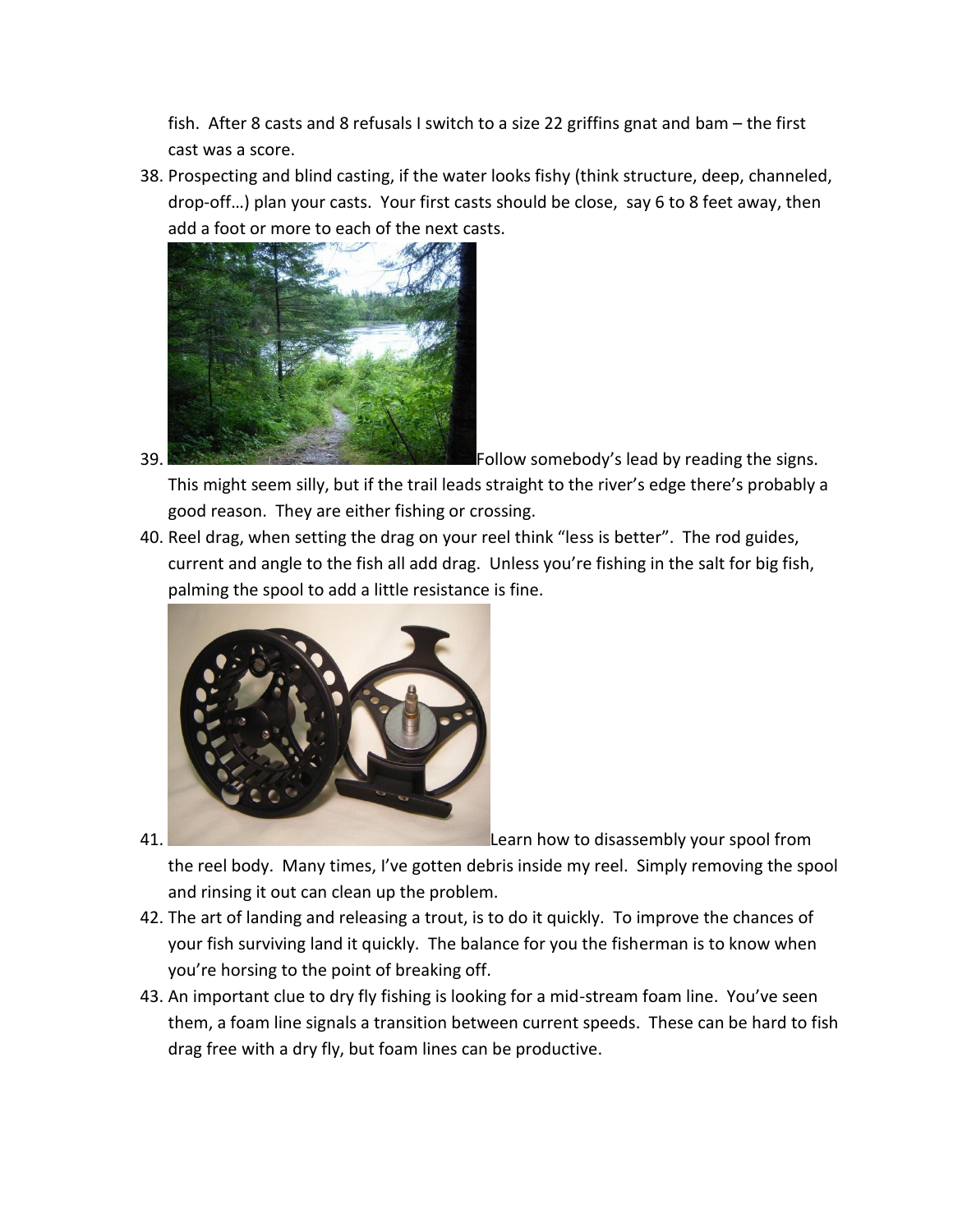- 44. Keep your fly dressed, this is especially important with a dry fly after catching a trout. Check the wings to see if they've rotated or the hackle has been damaged. Dry the fly with crystals and treat it with floatant.
- 45. Be sparing with your floatant application. A little floatant goes a long way; just wet your fingers until they have a little shine then rub on the fly. Most important treat the bottom of the fly that's what is touching the water.
- 46. In cold weather apply floatant to your rod guides; it will stop them from freezing up.
- 47. I'll say it again, short casts yield better drifts. Think about it, if you have a lot of line on the water it will be pushed and pulled at different speeds causing drag. It's usually better to reposition for a shorter more accurate cast.
- 48. Fly line care and maintenance, fly line is expensive learn to take care of it and it will last years. After you load your reel you need to stretch the line. This is easy to do, find a stationary round pole (think of a fence pole) loop the line around it so you have the line in one hand and the reel in the other. Now back up and un-wind line for 25 feet or so. Grab the line and in both hands so it doesn't come off the reel and pull. The idea is to stretch the line. You only have to put about 5 to 7 pounds of force on the line. This will take the loop set out of the line and will improve how the line passes through the rod guides.
- 49. Fly line care and maintenance, Clean the line! Strip the line into a bucket of water with a little mild detergent (I like Simple Green). Then reel it back onto the spool passing it through a towel to dry it. Then strip the line off again onto a clean surface and TREAT the line with a line dressing that contains silicon. I usually squirt pea size amount into a soft rag and reel the line in through it.



- 50. Don't spread sun screen or bug spray all over your hands then touch your fly! Believe me fish can smell. You wouldn't lick DEET like a lollipop, so don't ask a trout to.
- 51. If you contaminate a fly with sun screen or bug spray try rubbing river muck/mud on it.
- 52. Don't cast onto a rise. When you see a soft dimpling rise, the trout is rising up in the water column and drifting back. Wait a moment or two for the trout to reposition and cast three feet or more ahead of the rise.
- 53. Once you locate a trophy fish, if possible pursue it until you catch it. This doesn't mean casting to it for hours on end, it means toss a half dozen casts and switch up your fly or technique. If that doesn't work move on for a while but plan to come back. What does